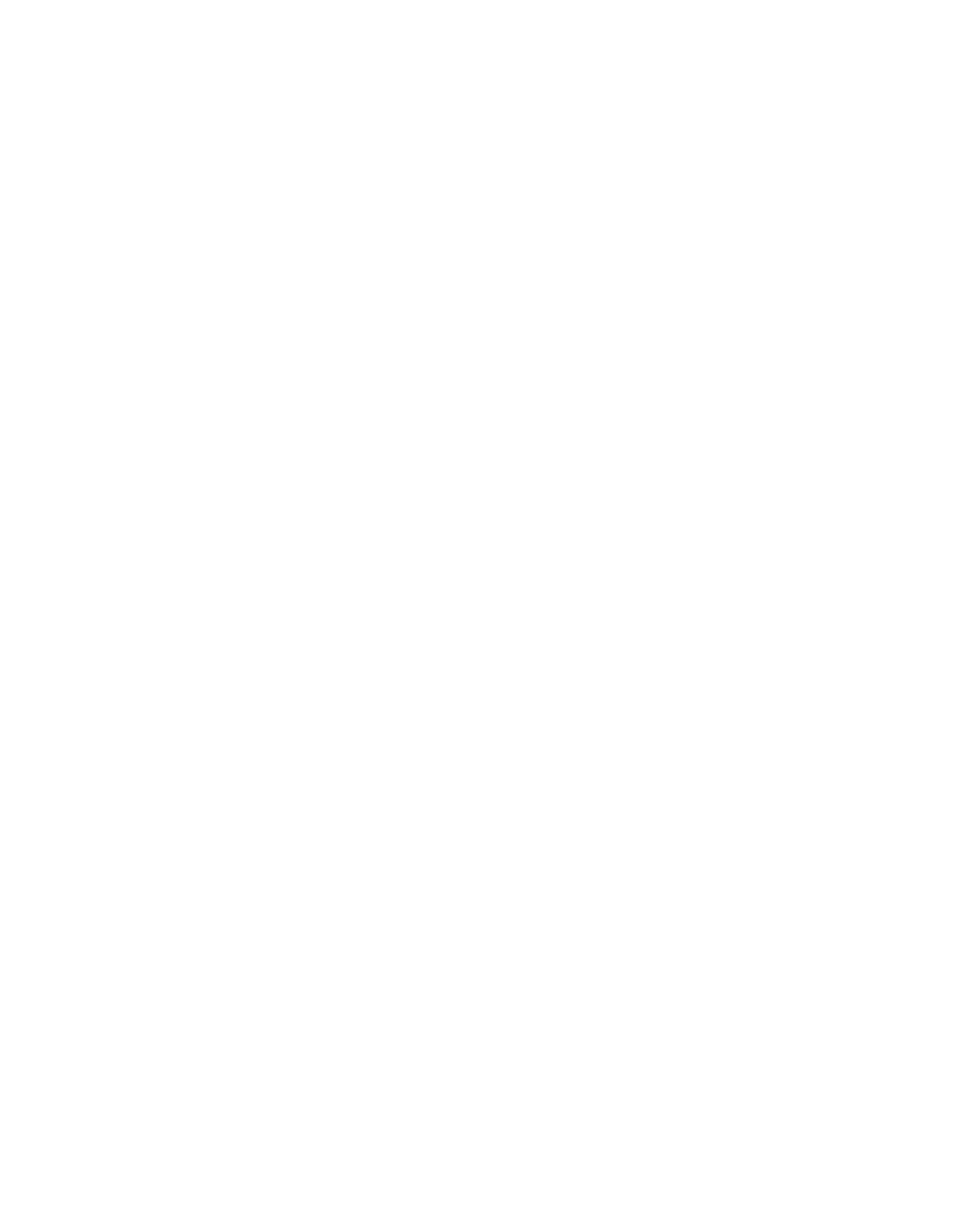# Executive Summary

# Introduction

This report provides a summary of the roadway characteristics, multimodal facilities, and traffic and safety conditions; identifies infrastructure deficiencies; and summarizes important existing environmental resources in the U.S. Highway 34 (US 34) Planning and Environmental Linkages (PEL) Study Area. This information will be used to determine if obtaining additional data is required, to assess improvement needs, and to guide the development of corridor alternatives. The existing conditions presented in this report represent a snapshot in time current to September 15, 2017, and will be used to determine additional data collection needs for the PEL.

# Study Area

As shown in Figure ES-1, the 34.6-mile-long Study Area is bounded by Larimer County Road (LCR) 29 on the west, State Highway (SH) 402 and Freedom Parkway on the south, Weld County Road (WCR) 53 on the east, and O Street on the north. The extent of this Study Area was carefully considered to incorporate key corridor influences such as changes in state highway access categories, speed limits, existing and future land uses, major trip generators, parallel routes, and adjacent studies. Defining a broader Study Area will help to understand the overall transportation system needs and the potential effects of proposed improvements on US 34 on adjacent corridors and surrounding communities. The project limits from LCR 27 to WCR 49, where proposed US 34 improvements are focused, comprises 31.7 miles.

# Project Segments

Because of the size of the Study Area, varying physical and operational corridor characteristics, and the context of adjacent communities, the US 34 corridor was divided into the eight segments shown in Table ES-1. Figures ES-2 and ES-3 show the corridor segments graphically.

| Segment                              | Length (miles) | <b>Limits</b>                                              |
|--------------------------------------|----------------|------------------------------------------------------------|
| The Foothills                        | 3.2            | LCR 27 to Morning Drive                                    |
| Loveland Urban                       | 3.1            | Morning Drive to North Garfield                            |
| Loveland 6-lane                      | 3.8            | North Garfield to West of Rocky Mountain Avenue            |
| $1-25a$                              | 1.2            | West of Rocky Mountain Avenue to Centerra/Thompson Parkway |
| Johnstown-Greeley                    | 6.1            | Centerra/Thompson Parkway to east of SH 257                |
| Greeley Expressway                   | 9.2            | East of SH 257 to 11th Avenue near the US 85 interchange   |
| US 34/US 85 Interchange <sup>a</sup> | 1.3            | 11th Avenue to East of 1st Avenue                          |
| The East End                         | 3.8            | East of 1st Avenue to the Project limits at WCR 49         |

### Table ES-1. Project Segments

a Being evaluated in separate studies. Existing plans and recommendations from these studies will be incorporated into the US 34 PEL, but no new or additional improvements will be recommended within these limits.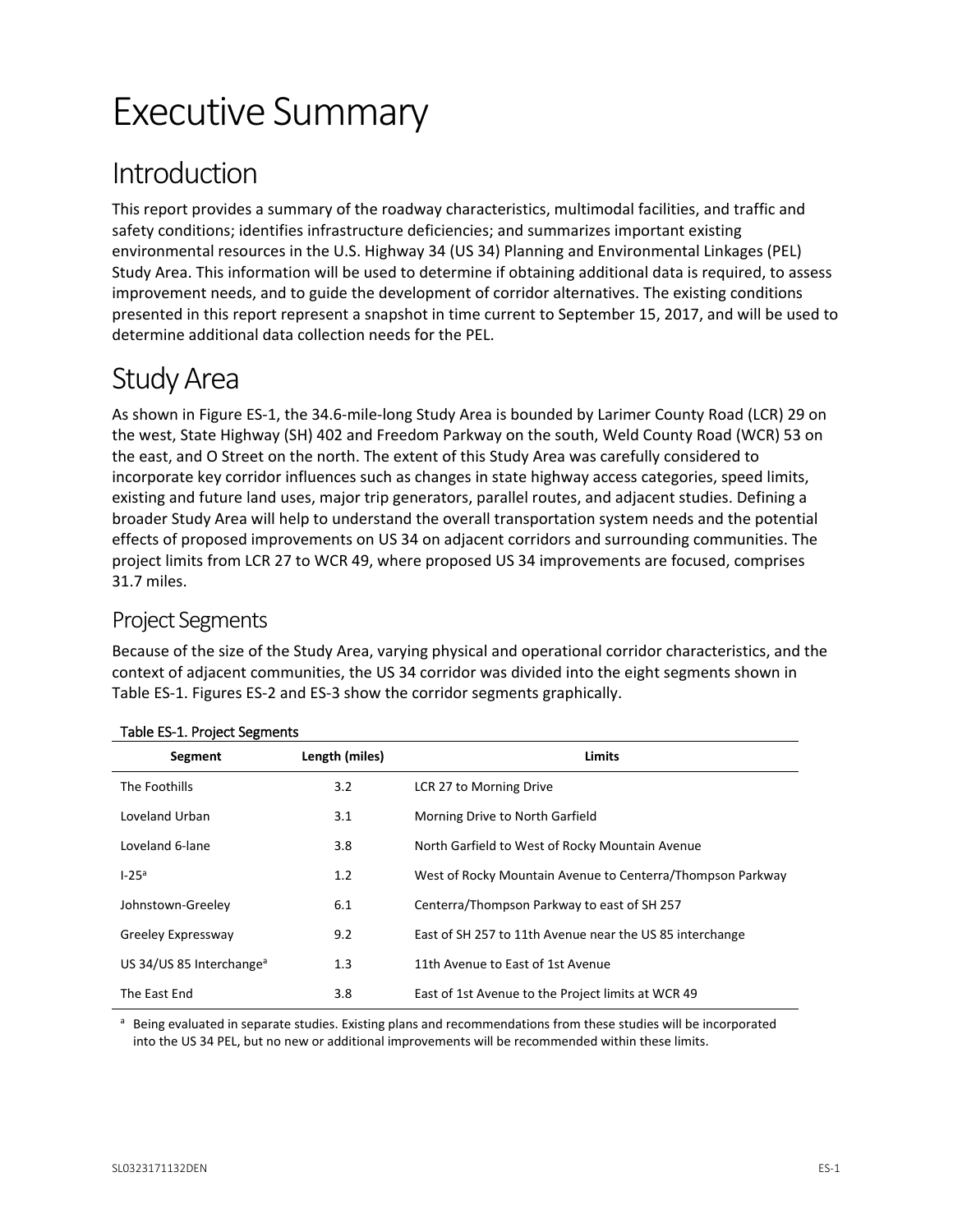

#### Figure ES-1. Project Location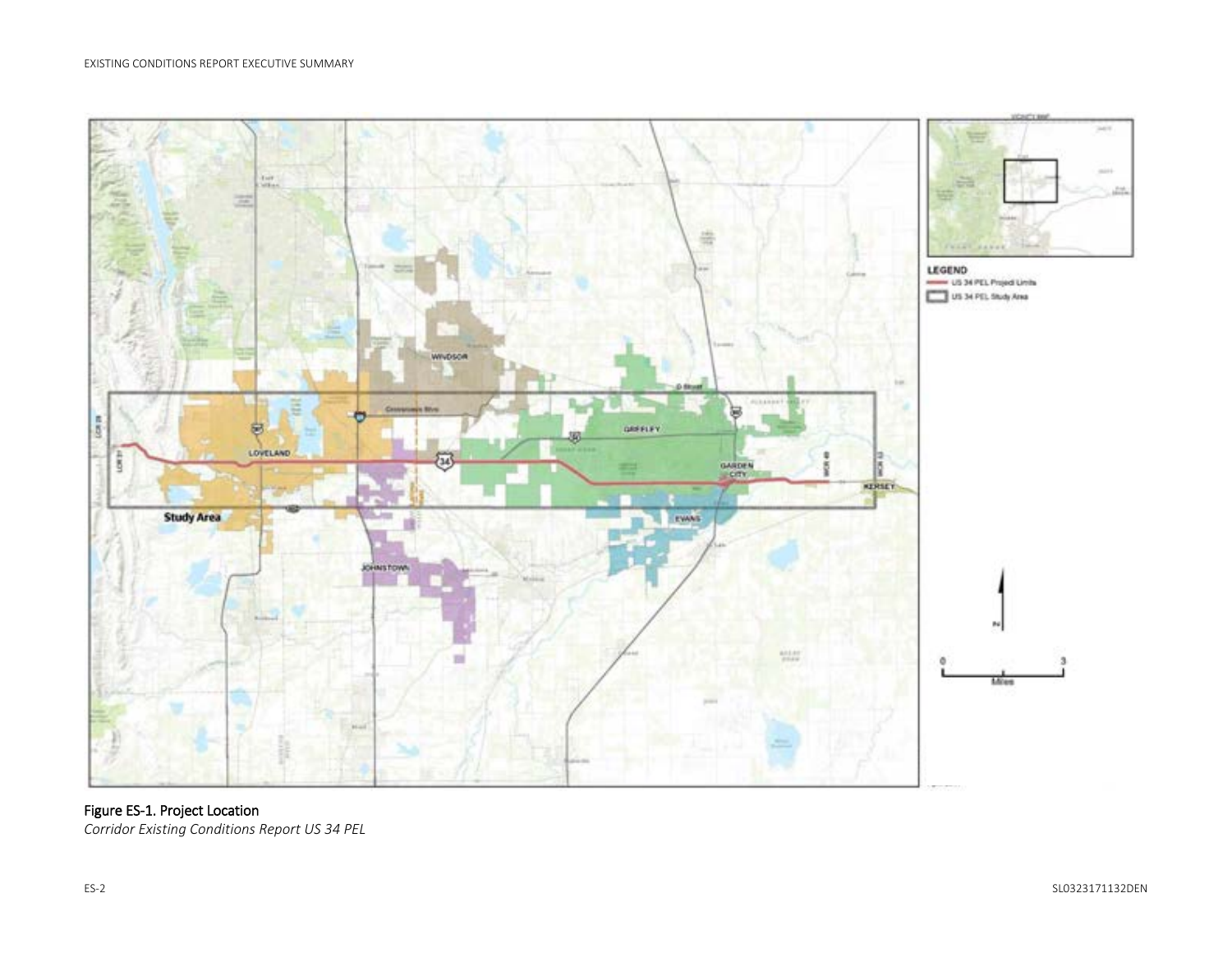

#### Figure ES-2. Segments: Foothills to Johnstown-Greeley

*Corridor Existing Conditions Report US 34 PEL*



#### Figure ES-3. Segments: Johnstown-Greeley to East End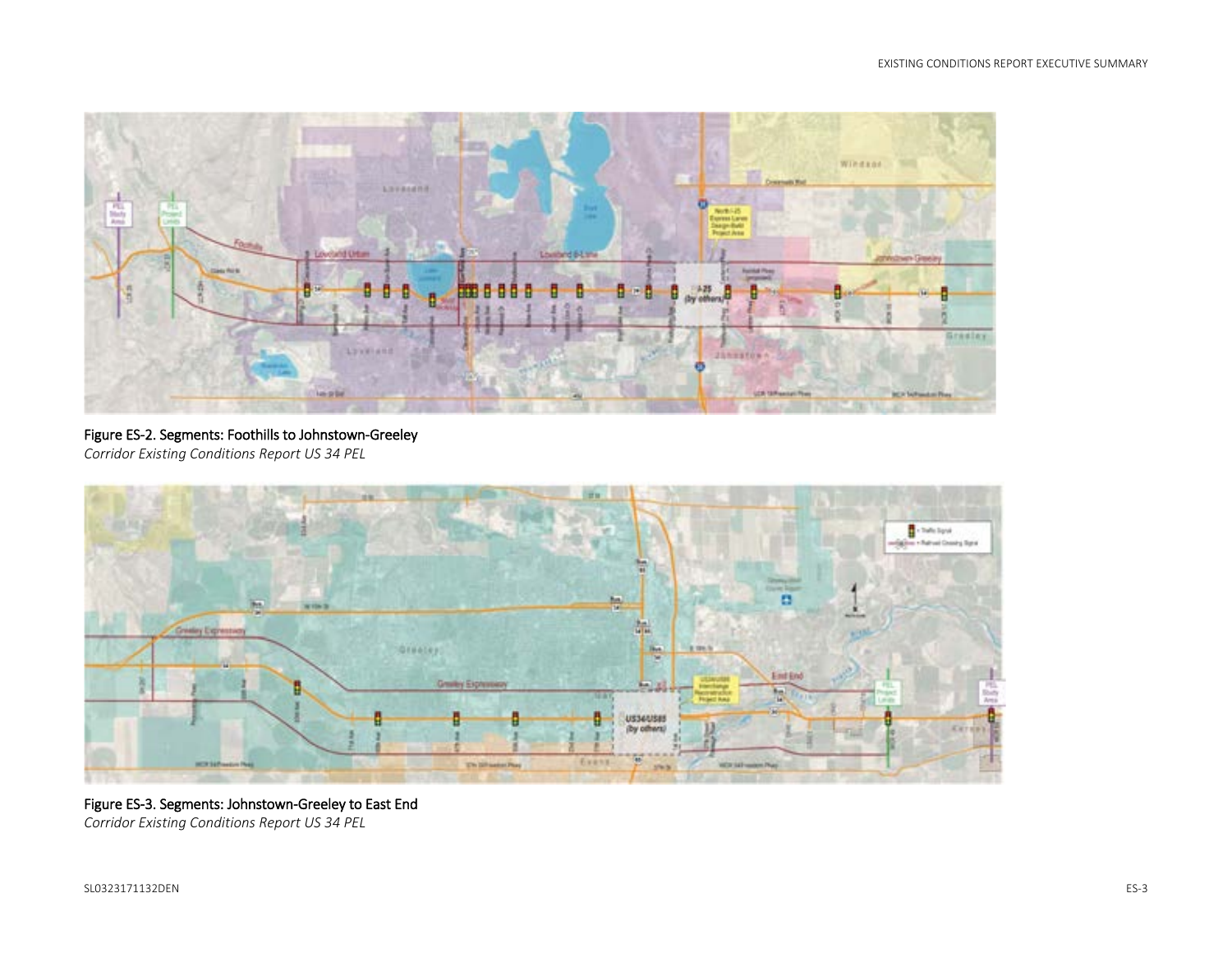# Existing Conditions

US 34 is part of the National Highway System and serves as a major east-west thoroughfare and main highway connection to I-25 for numerous northern Colorado communities. The following subsections highlight the assessment of existing conditions by category: roadway and infrastructure, bicycle and pedestrian, transit, safety, traffic volumes, access, land use and socioeconomics, and environmental.

# Roadway and Infrastructure

US 34 is designated as a Principal Arterial with a primary function of carrying through-traffic with medium to high speeds over medium to long distances in a safe and efficient manner. Direct access to the roadway is secondary to servicing the through traffic. As development has occurred, the once rural context of the corridor has evolved to be more urban landscape and thus, some areas have traffic signals, multiple turn lanes, and raised medians to accommodate local access. Table ES-2 summarizes the typical roadway and infrastructure elements. This table is meant to generally represent known corridor conditions. Consult the *Corridor Existing Conditions Report US 34 PEL* for more specifics.

| Element                            | West of I-25                                                                              | East of I-25                                                                                                                                        |  |  |
|------------------------------------|-------------------------------------------------------------------------------------------|-----------------------------------------------------------------------------------------------------------------------------------------------------|--|--|
| Characteristics                    | Varies widely                                                                             | Almost no variation                                                                                                                                 |  |  |
| Context                            | Urban $1$                                                                                 |                                                                                                                                                     |  |  |
| Classification                     | Principal Arterial - Other <sup>2</sup>                                                   | Principal Arterial – Freeway and Expressway <sup>3</sup>                                                                                            |  |  |
| Speed limit                        | $35 - 55$ mph                                                                             | $45 - 65$ mph                                                                                                                                       |  |  |
| Terrain                            | Rolling <sup>4</sup>                                                                      |                                                                                                                                                     |  |  |
| Truck route                        | Yes                                                                                       |                                                                                                                                                     |  |  |
| Shoulders                          | Varies considerably with curb and gutter in urban areas and roadside ditch in rural areas |                                                                                                                                                     |  |  |
| Railroads                          |                                                                                           | One grade separated crossing at the US 85/US 34<br>interchange (Union Pacific Railroad)                                                             |  |  |
|                                    | One grade separated crossing west of Cleveland<br>(BNSF Railway Company)                  | Two at-grade crossings, 1.3 miles apart. One west<br>of LCR 3 (Union Pacific Railroad) and one east of<br>LCR 1/WCR 13 (Genesee & Wyoming Railroad) |  |  |
| Right-of-way                       | Typically 80 feet in urban areas and up to<br>400 feet in developing areas <sup>5</sup>   | Varies, up to 400 feet in developing areas <sup>6</sup>                                                                                             |  |  |
| Structures (SD or FO) <sup>7</sup> | 3                                                                                         | None                                                                                                                                                |  |  |
| US 34 Frontage Roads               | None                                                                                      | Not continuous, several segments less than<br>1 mile                                                                                                |  |  |
| Utilities                          | Typical parallel and transverse utility conflicts <sup>8</sup>                            |                                                                                                                                                     |  |  |

#### Table ES-2. Roadway and Infrastructure Elements

<sup>1</sup> Rural in the westernmost 0.75 mile

<sup>2</sup> From west study limit (LCR 29) to WCR 17 (16.1 miles) and eastern-most 0.8 mile near Kersey

<sup>3</sup> From WCR 17 to Kersey (17.7 miles)

- <sup>4</sup> Mountainous west of Cascade Avenue
- <sup>5</sup> Constrained right-of-way and topographic restrictions on US 34 in the City of Loveland.
- <sup>6</sup> Right-of-way has been reserved for future interchanges at 35th Avenue and 47th Avenue
- 7 Three major structures considered either structurally deficient (SD) or functionally obsolete (FO): C-16-W, Barnes Inlet Canal (SD); C-16-T, Loveland- Greeley Canal (FO); and C-16-AX, Loveland-Greeley Canal
- <sup>8</sup> Full utility mapping has not been conducted at this stage of the project. Information on major utilities will be collected to help determine if utilities influence alternative alignments, screen alternatives, or raise cost estimates.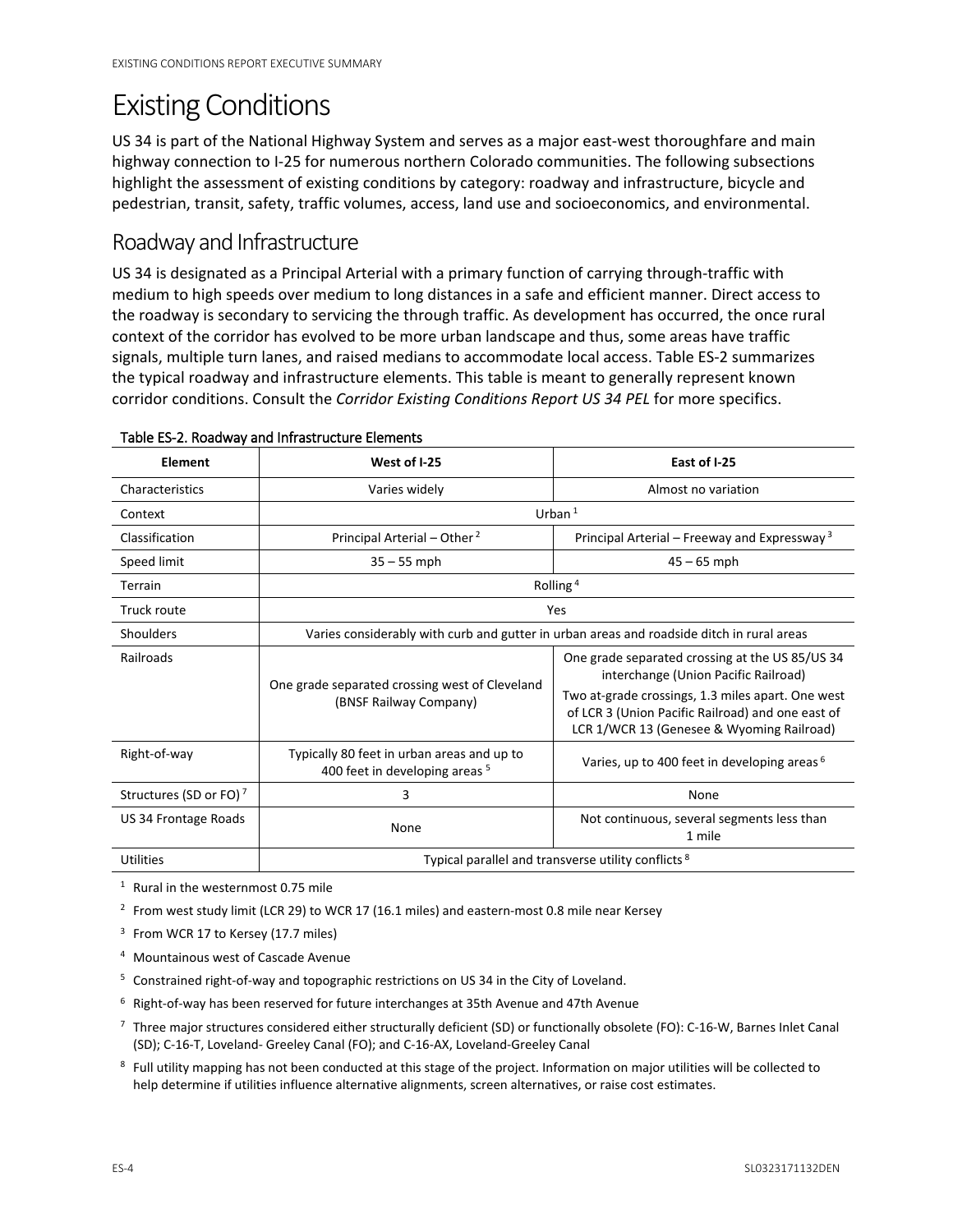## Bicycle and Pedestrian

Within the US 34 corridor, bicycle infrastructure includes bike lanes, designated bike routes/shared use paths, and street trails. Expansion of the bicycle network, strategic intersection improvements, and major non-motorized regional corridors are planned by others. Pedestrian infrastructure varies from areas with no sidewalks to areas with detached sidewalks, attached sidewalks, or shared-use paths. The majority of the bicycle and pedestrian infrastructure along the corridor is located within the Cities of Loveland and Greeley. Existing and proposed bicycle infrastructure is shown in Figure ES-4, and Figure ES-5 shows existing and proposed pedestrian infrastructure.

### Transit

Existing transit service within the corridor consists of local and regional bus routes that intersect US 34 rather than traverse US 34. Most of the existing transit facilities are concentrated within the Loveland and Greeley city limits.

The Study Area is currently served by CDOT and three separate transit agencies:

- City of Loveland Transit provides fixed routes in Loveland.
- Greeley Evans Transit (GET) operates fixed-route service through portions of the Study Area and one demand-response service.
- Transfort provides public transportation programs and services in Fort Collins, the Northern I-25 corridor, and the Northern Colorado region.
- CDOT currently operates the Bustang service, connecting Fort Collins and Loveland to Denver, and stopping at the US 34/I-25 Park-n-Ride.
- Transfort operates FLEX Routes in partnership with Fort Collins, Loveland, Berthoud, and Longmont.

Proposed transit facilities, future service expansion, and enhancements are recommended by the following planning agencies:

- The North Front Range Metropolitan Planning Organization (NFRMPO) *2040 Regional Transit Plan* (2015)
	- Nine regional transit corridors as priorities for transit investment over the next 25 years. These corridors enhance intra- and interregional connections, creating a network of east-west and north-south routes. Many of the routes would complement existing infrastructure, such as connecting cities to the Bustang service, while others would enhance the mobility of residents by connecting them to education, employment, medical, and social destinations.
- The City of Greeley *2035 Comprehensive Transportation Plan* (2011)
	- Increased frequencies of GET, moderate increases in the length of the service day, and increased coverage and regional service
- The City of Loveland *2035 Transportation Plan* (2012)
	- Proposed Route 51 that travels along US 287 and intersects US 34
	- Proposed Route 56 that travels along US 34, starting at US 287, and going east
	- Proposed Route 52 travels along I-25
	- Proposed Route 53 travels along I-25
	- Proposed transit center along US 34 west of I-25
- The Greeley Evans Transit Strategic Plan (2016)
	- Increased frequencies, moderate increases in the length of the service day, and increased coverage and regional service. The increase transit coverage could be extended to include the high-growth areas to the west, and some north and south coverage.

Existing and proposed transit is shown in Figure ES-6.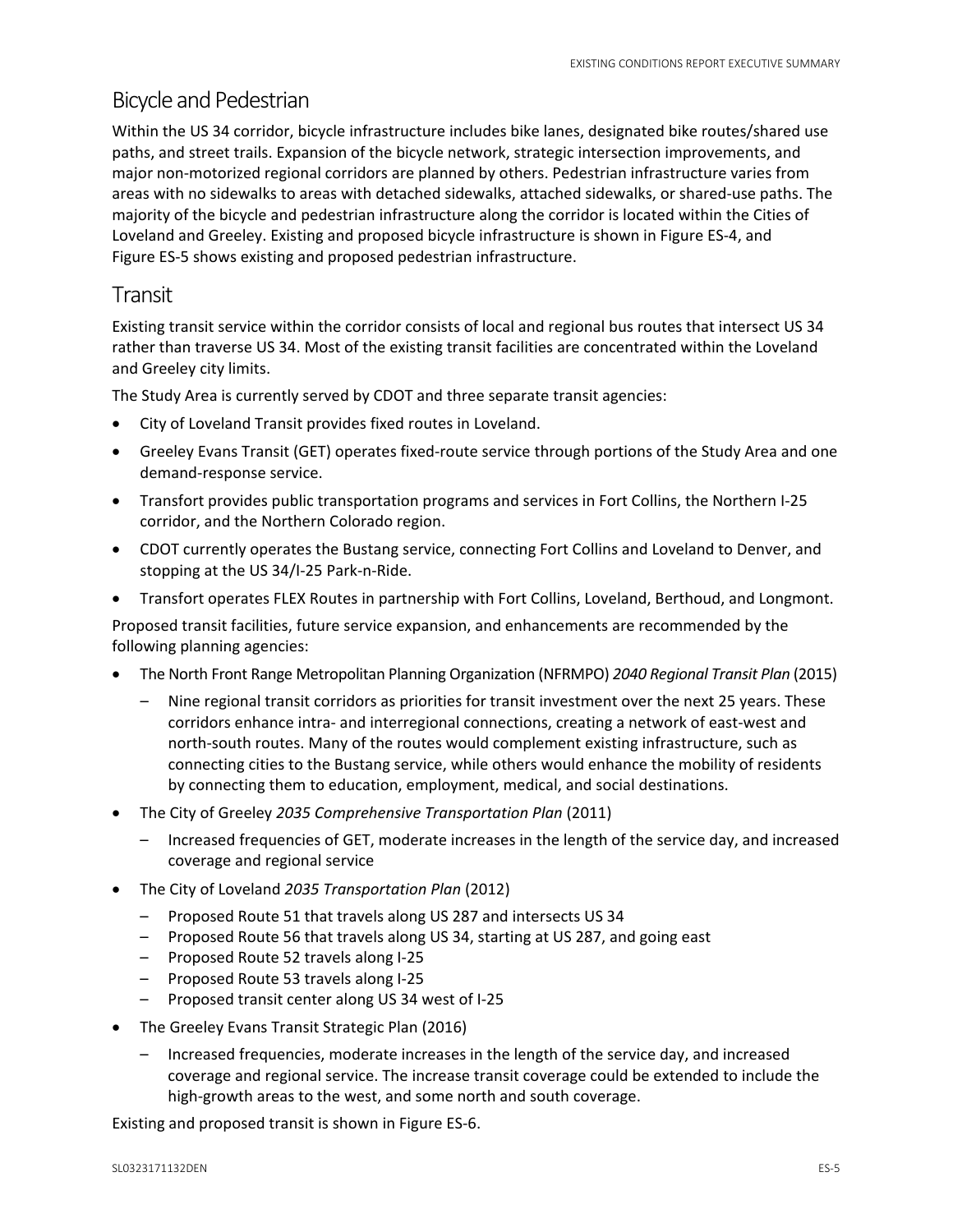

#### Figure ES-4. Existing and Proposed Bicycle Facilities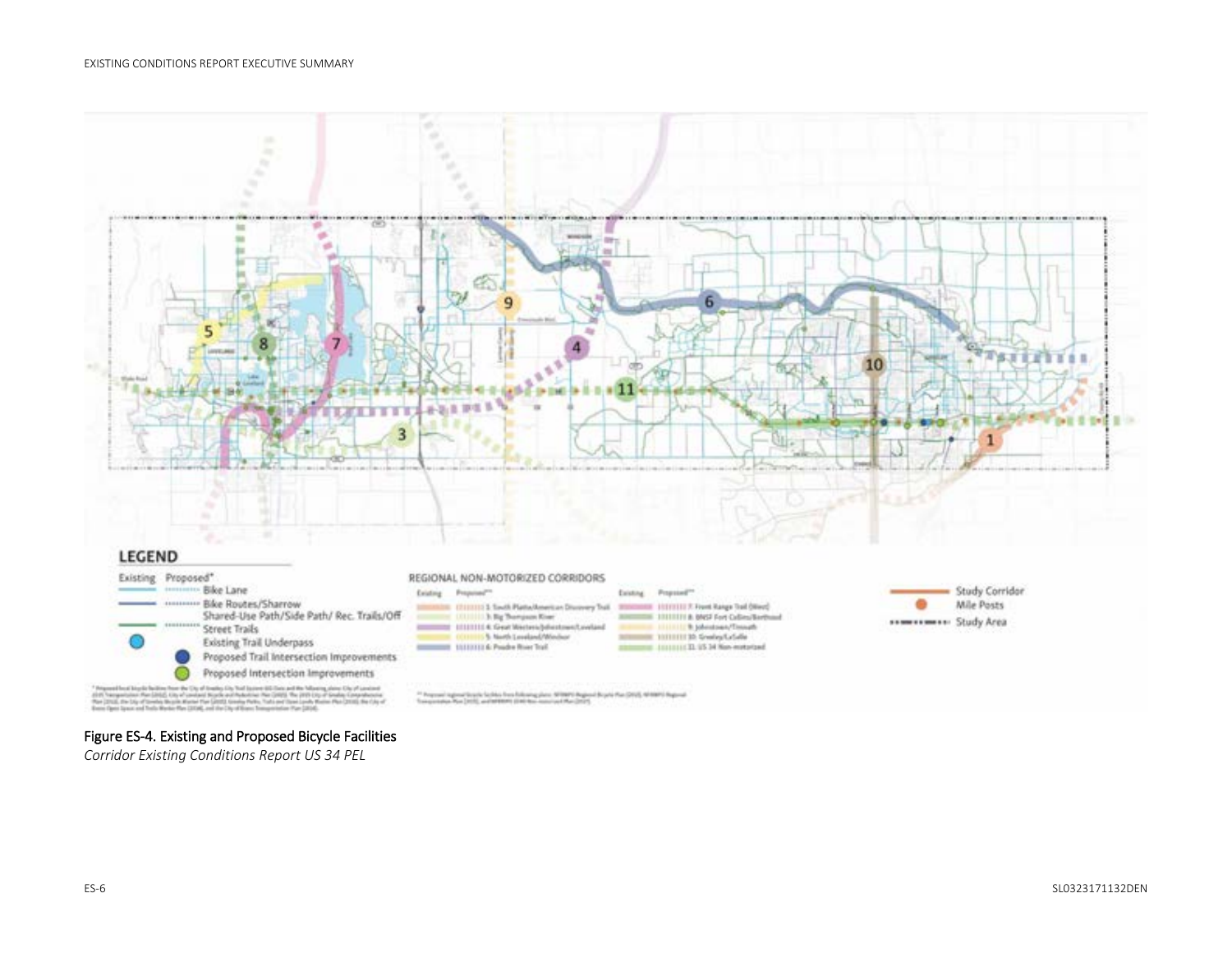

#### Figure ES-5. Existing and Proposed Pedestrian Facilities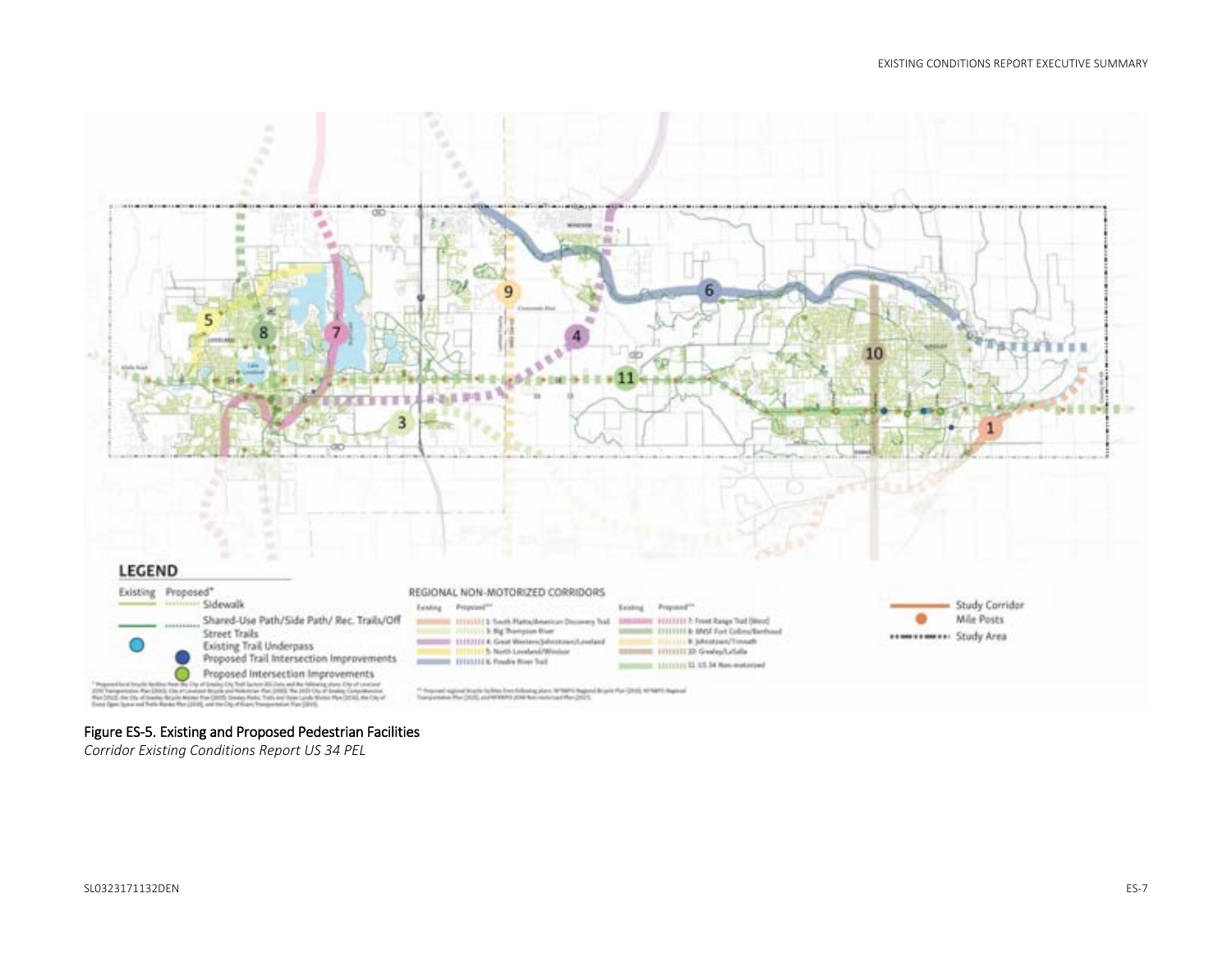

#### Figure ES-6. Existing and Proposed Transit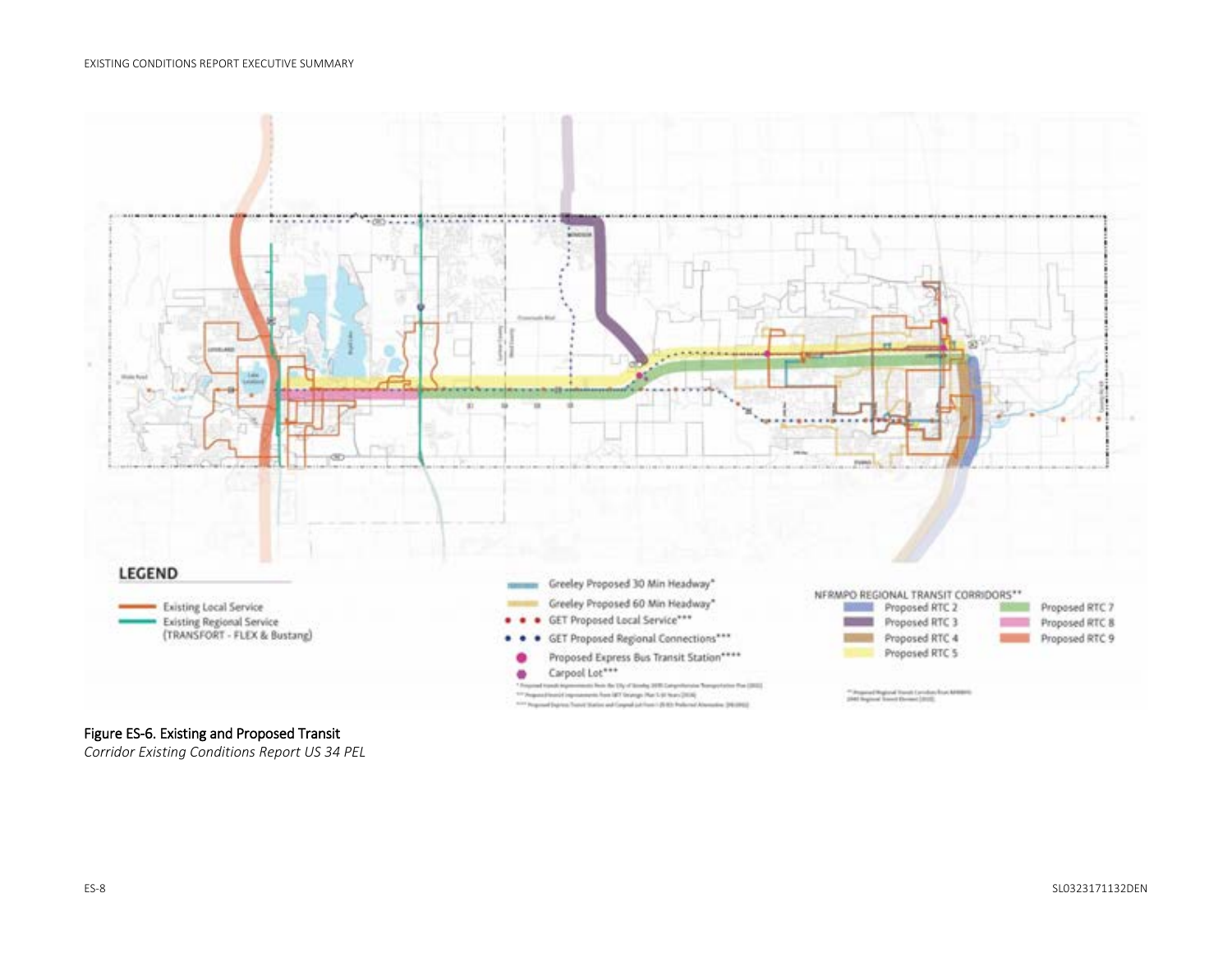# Safety

Along US 34 in the Study Area, 2,650 crashes were recorded over the 5-year period from 2011 through 2015, including 12 fatal crashes and 861 involving injuries. The total crashes, injury crashes, and fatal crashes by 1/10-mile segments and the relationship to daily traffic volume on US 34 are shown in Figure ES-7.



Figure ES-7. Summary of US 34 Crash Data

*Corridor Existing Conditions Report US 34 PEL*

In reviewing the crash types and likely causes, some notable trends were observed:

- Rear-end crashes are the most prevalent type of crash in the corridor. This is not unexpected in the context of the corridor because the long stretches of highway with 65mph speed limits are interrupted by infrequent traffic signals which tend to surprise drivers.
- While not explicitly calculated because of incomplete traffic data, the crash rates at intersections east of I-25 and in the higher-speed segments of US 34 are anticipated to be higher than in the more urban western portion of the corridor in Loveland.
- The proportion of crashes that have injuries is higher in the Loveland area compared to crashes in the eastern end of the corridor. This is somewhat counter-intuitive, as crashes in the Loveland area should occur at lower speeds than those at the eastern end of the corridor, and lower speed crashes generally have lower rates of injuries.
- Other than crashes associated with signalized intersections, there is no notable pattern or concentration of crashes in the remainder of the corridor. The crashes with fatalities are in dispersed locations and appear to occur because of a wide range of causes.

# Traffic Volumes

Within the Study Area, the existing US 34 average daily traffic volumes range from a low of 8,900 vehicles per day to a high of 52,000 vehicles per day. Figure ES-8 illustrates how traffic volumes vary along the US 34 corridor.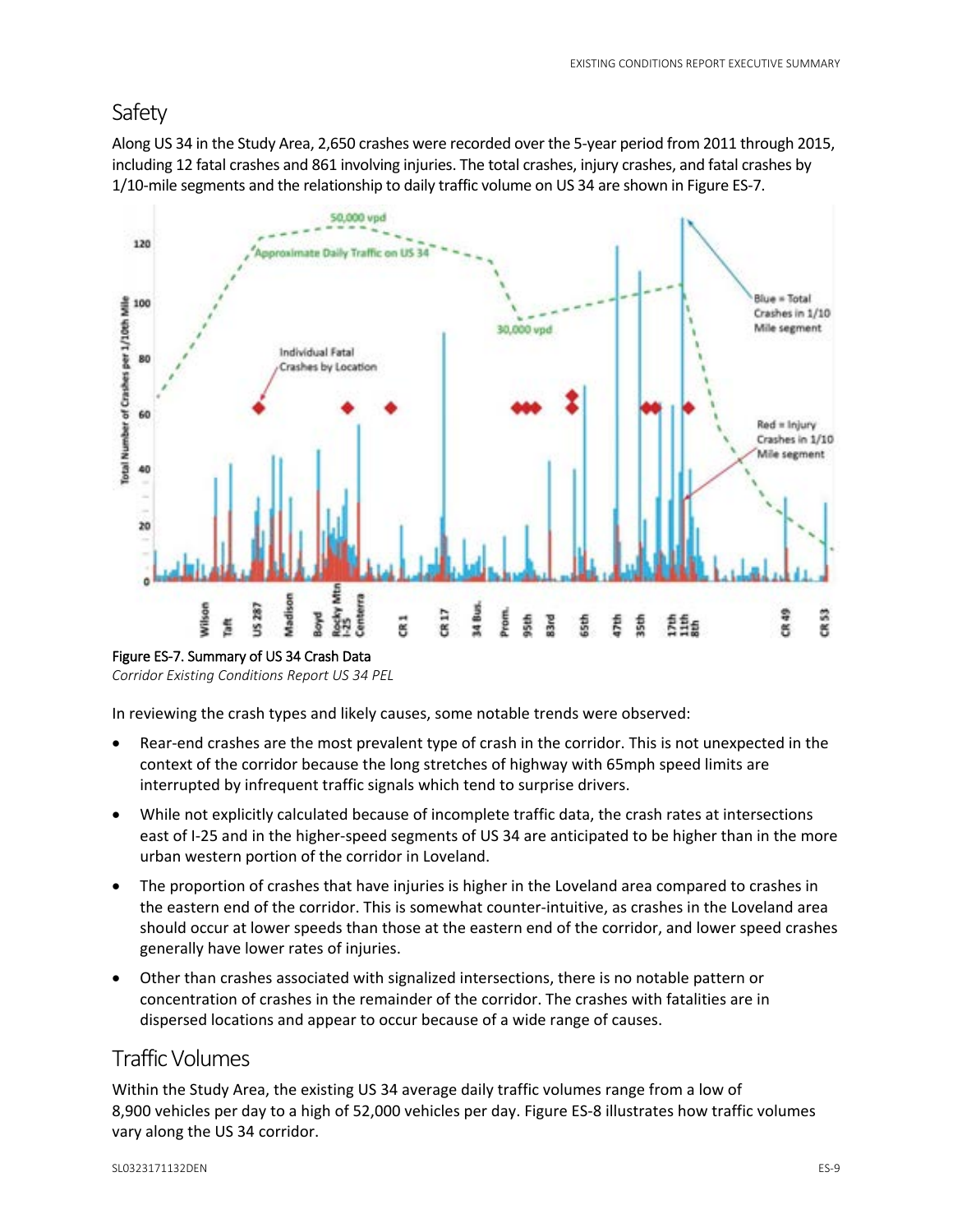

Figure ES-8. Annual Average Daily Traffic Volume (2016) *Corridor Existing Conditions Report US 34 PEL*

As shown on Figure ES-9, weekday traffic volumes on US 34 at the automated traffic recorder located at the Larimer-Weld County Line (between WCR 13 and WCR 15) experience a distinct morning and afternoon peak that coincides with commuter traffic. Traffic volumes along US 34 during the AM and PM peak hours are between 1,700 and 2,100 vehicles per hour. The off-peak and weekends are lower than during these typical weekday commuter periods. Midday volumes during the week are comparable to the peak volumes experienced on a weekend, which generally range from 1,400 to 1,700 vehicles per hour.



Figure ES-9. Average Hourly Traffic Volume by Day of Week (2016) *Corridor Existing Conditions Report US 34 PEL*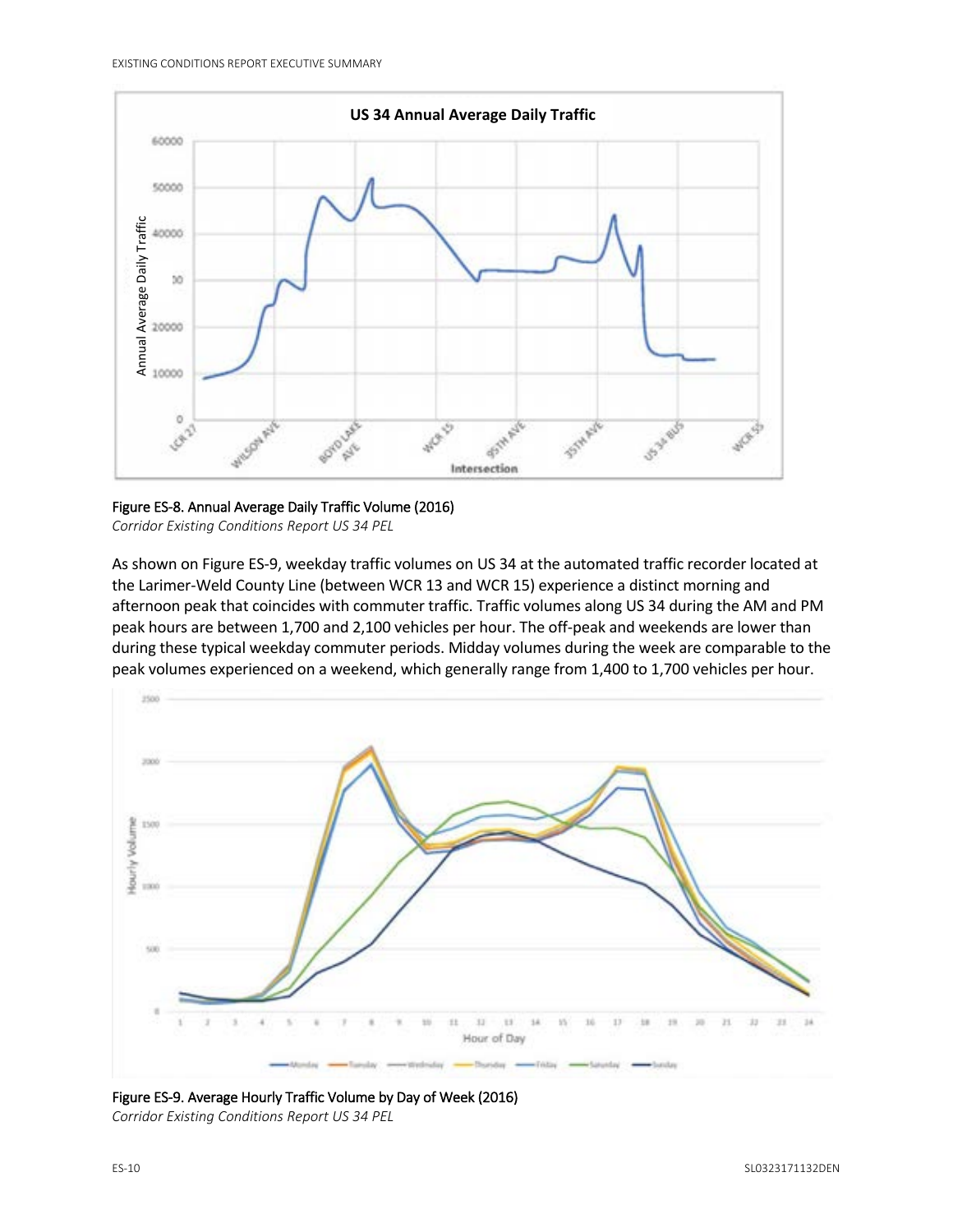Table ES-3 shows the average annual growth in traffic on US 34. The automatic traffic recorder indicates steadily increasing volumes over the past 15 years, averaging a growth rate of approximately 3 percent per year. When compared to 1988 traffic conditions, the traffic along US 34 has experienced an average annual growth rate of approximately 4.5 percent over the past 30 years. Traffic projections from the NFRMPO Travel Demand Model<sup>[1](#page-12-0)</sup> suggest an anticipated 1.9 percent per year rate of growth from 2012 through 2040 (NFRMPO, 2015).

| Table ES-3. Average Annual Growth in Traffic (approximate). |                   |
|-------------------------------------------------------------|-------------------|
| 2001 to 2016                                                | 2012 to 2040      |
| 3.0% per year                                               | 1.9% per year $1$ |
|                                                             |                   |

Table ES-3. Average Annual Growth in Traffic (approximate)

<sup>1</sup> From the NFRMPO Travel Demand Model

The rate in traffic volume growth has also varied based on location along the corridor. Volumes within developed areas, such as Loveland and Greeley, have experienced less rapid growth in volume than have undeveloped areas, which is expected because the capacity of the roadway to support growth is also less in developed areas where traffic is denser. The largest growth in volume along the corridor has occurred between SH 287 and SH 257, where traffic volumes are growing at more than 5 percent per year.

The quality of traffic flow can be approximated by a corridor volume-to-capacity ratio. About 35 percent of the corridor currently experiences unstable traffic conditions with high delay at intersections, low average speeds, and decreased travel times. The average annual traffic growth and associated congestion levels are shown in Figure ES-10.

l

<span id="page-12-0"></span><sup>1</sup> <http://nfrmpo.org/modeling/>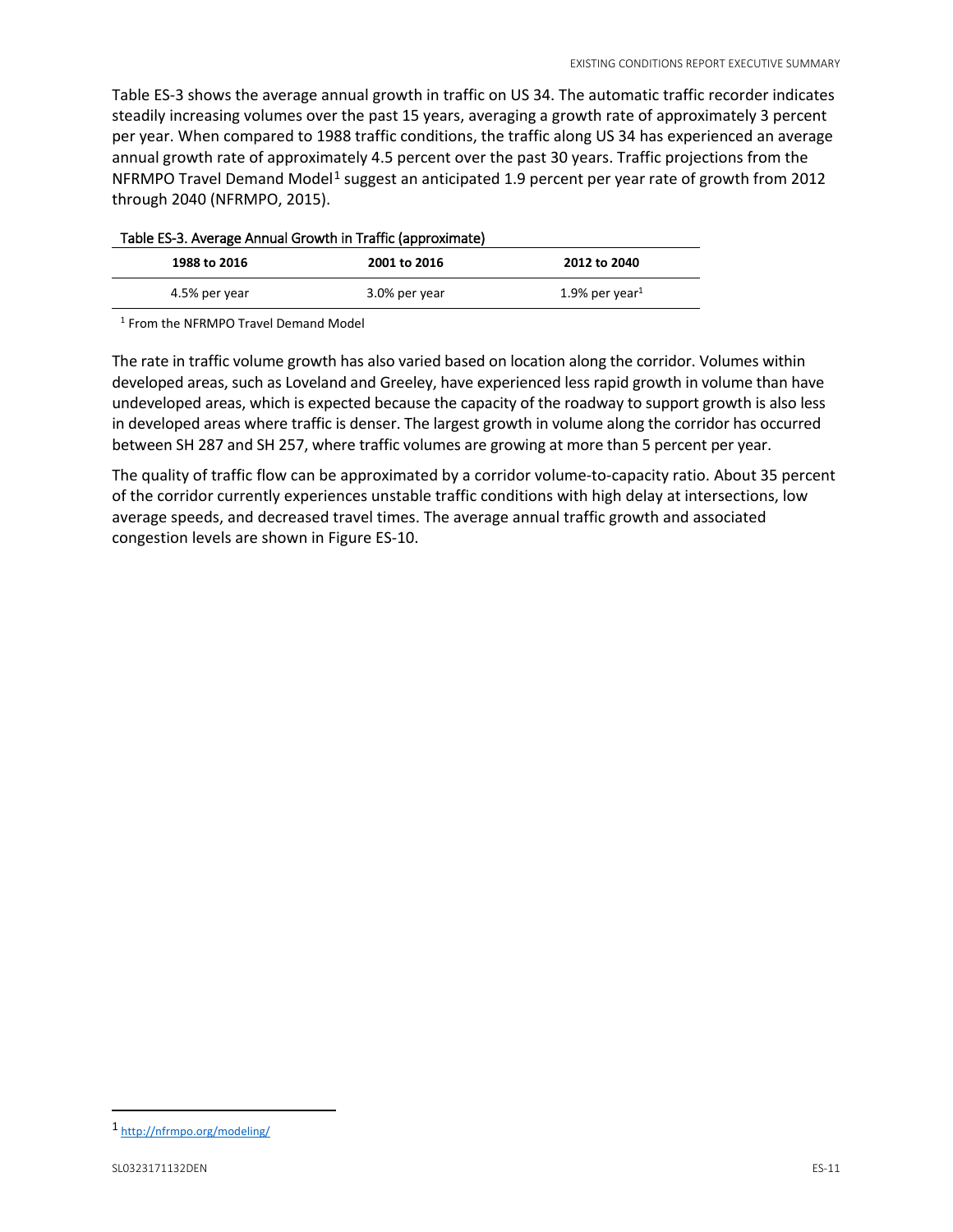

Figure ES-10. Traffic Growth on US 34

*Corridor Existing Conditions Report US 34 PEL*

### Access

Access management is a tool that can be used to improve safety, better accommodate travel demand, and structure access for local land uses. In conjunction with the recommendations from the PEL, a new access control plan for US 34 west of I-25 will provide a long-term vision for the corridors with respect to vehicular access and circulation, and will assist in understanding future operational needs and opportunities for partnership.

An access control plan west of I-25 will be developed to include CDOT, City of Loveland, and Larimer County as signatories for the intergovernmental agreement. East of I-25, the existing *Access Control Plan* (CDOT, 2003) will remain as is with no changes.

West of I-25, most of US 34 is within Loveland city limits, with small portions located within unincorporated Larimer County. The adjacent land uses are generally urban to suburban. These land uses have resulted in additional access points that tends to slow traffic speeds and limit highway capacity. Except for the first 2 miles of US 34 beginning at LCR 27, this portion of US 34 is entirely located within the City of Loveland Growth Management Area. There are just over 80 public road access points and roughly 250 private access points.

East of I-25, US 34 traverses through Larimer and Weld Counties. The adjacent land uses are generally rural to suburban with expressway characteristics on US 34. This portion of US 34 travels through several municipalities and/or their urban growth boundaries, including Loveland, Johnstown, Windsor, Greeley, Evans, Garden City, and Kersey. There are over 60 public road access points and roughly 50 private access points. The existing *Access Control Plan* (CDOT, 2003) was adopted in 2003 for US 34 between I-25 and WCR 55, this plan will not be modified as part of the US 34 PEL study and will remain as is.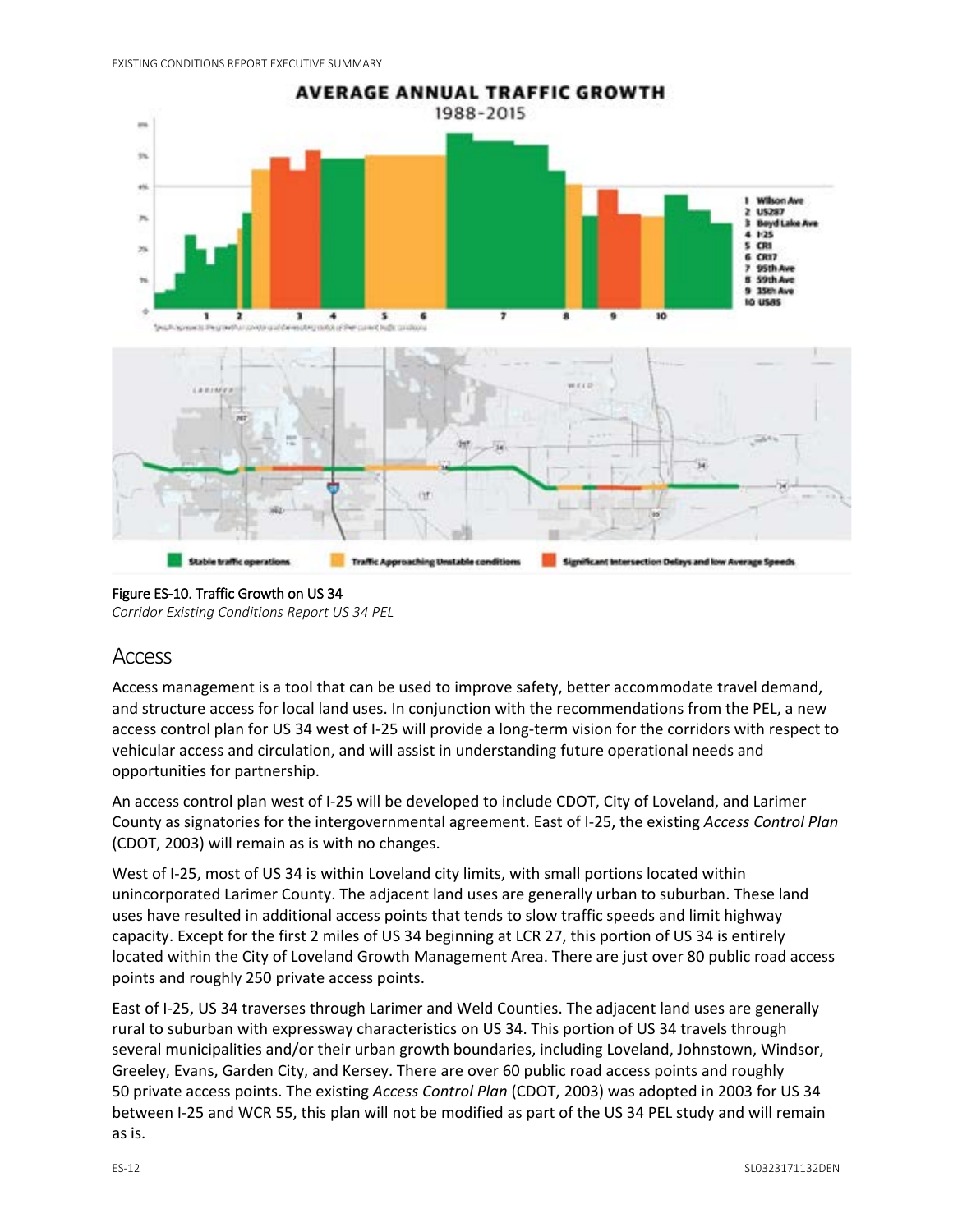### Land Use and Socioeconomics

From 2015 to 2040, the NFRMPO region is forecasted to grow by 360,000 people (2.1 percent annually) and nearly 145,000 households (2.1 percent annually), with about 35 percent of that growth forecast to come from within the Study Area. The region also has a strong jobs outlook through 2040, with a growth forecast of almost 150,000 jobs (1.7 percent annually), of which over 40 percent are forecast to occur in the Study Area (NFRMPO, 2013).

The intensity of commercial activity along US 34 is likely to continue to increase given these growth forecasts and the fact that future land uses envisioned for the corridor are primarily commercial- and employment-based. This will undoubtedly increase US 34 annual average daily traffic (AADT), freight traffic, and the need for capacity and/or transportation options.

Central Loveland and central Greeley may change less than the cities' outskirt areas, where vacant lands are planned for development and other areas are forecasted for redevelopment. Key areas of change from current conditions include:

- Area between La Quinta Inn and Rist Benson Reservoir
- Land east of Denver Avenue
- Land adjacent to Centerra
- Development at the I-25/US 34 interchange
- Land at US 34 and WCR 13
- Area between 71st and 65th Avenues in Greeley
- Land adjacent to Weld County Parkway near Kersey

### Environmental

As shown in Table ES-4, the environmental scan identifies environmental resources and particularly environmentally-sensitive areas within the US 34 Study Area. Some resources were identified in more detail (such as wetlands), to better characterize constraints within the corridor. Other resource areas including air quality, farmlands, paleontology, and water quality are not discussed because they are unlikely to influence outcomes of the PEL process. However, these resources may require National Environmental Policy Act evaluation for future US 34 projects in compliance with applicable regulations. The purpose of the environmental scan is to identify resources early in the planning process and highlight resources of high sensitivity for use in the alternatives evaluation.

| <b>Resource</b>         | <b>Description</b>                                                                                                                                                                                                                                                                                                                                                                                                                                                                                                                               |
|-------------------------|--------------------------------------------------------------------------------------------------------------------------------------------------------------------------------------------------------------------------------------------------------------------------------------------------------------------------------------------------------------------------------------------------------------------------------------------------------------------------------------------------------------------------------------------------|
| Aquatic<br>Resources    | 58 aquatic resources: 9 wetlands, 1 lake, 7 ponds, 42 individual linear surface water crossings, and<br>additional field irrigation ditches.                                                                                                                                                                                                                                                                                                                                                                                                     |
|                         | 5 broad vegetative communities: industrial, landscape, farmland, wetland/riparian, and disturbed/barren.                                                                                                                                                                                                                                                                                                                                                                                                                                         |
|                         | More than 60 different soil types crossing three watersheds: Big Thompson, Cache La Poudre, and Middle<br>South Platte - Cherry Creek.                                                                                                                                                                                                                                                                                                                                                                                                           |
|                         | Receiving waters: Big Thompson River, Cache la Poudre, South Platte River, and Platte River.<br>$\bullet$                                                                                                                                                                                                                                                                                                                                                                                                                                        |
| Biological<br>Resources | 14 federal- and 22 state-listed species with the potential to occur within or downstream of the Study Area <sup>1</sup> .<br>$\bullet$                                                                                                                                                                                                                                                                                                                                                                                                           |
| Cultural<br>Resources   | • Office of Archaeology & Historic Preservation (Colorado) data indicate that 25 historical resources including<br>both architectural properties and linear sites have been evaluated as National Register of Historic Places-<br>eligible or -contributing and are therefore entitled to the same protections as listed resources under the<br>National Register of Historic Places. An additional 24 properties are known to have been found potentially<br>eligible as part of a local survey conducted by the City of Loveland. <sup>2</sup> |

#### Table ES-4. Environmental Scan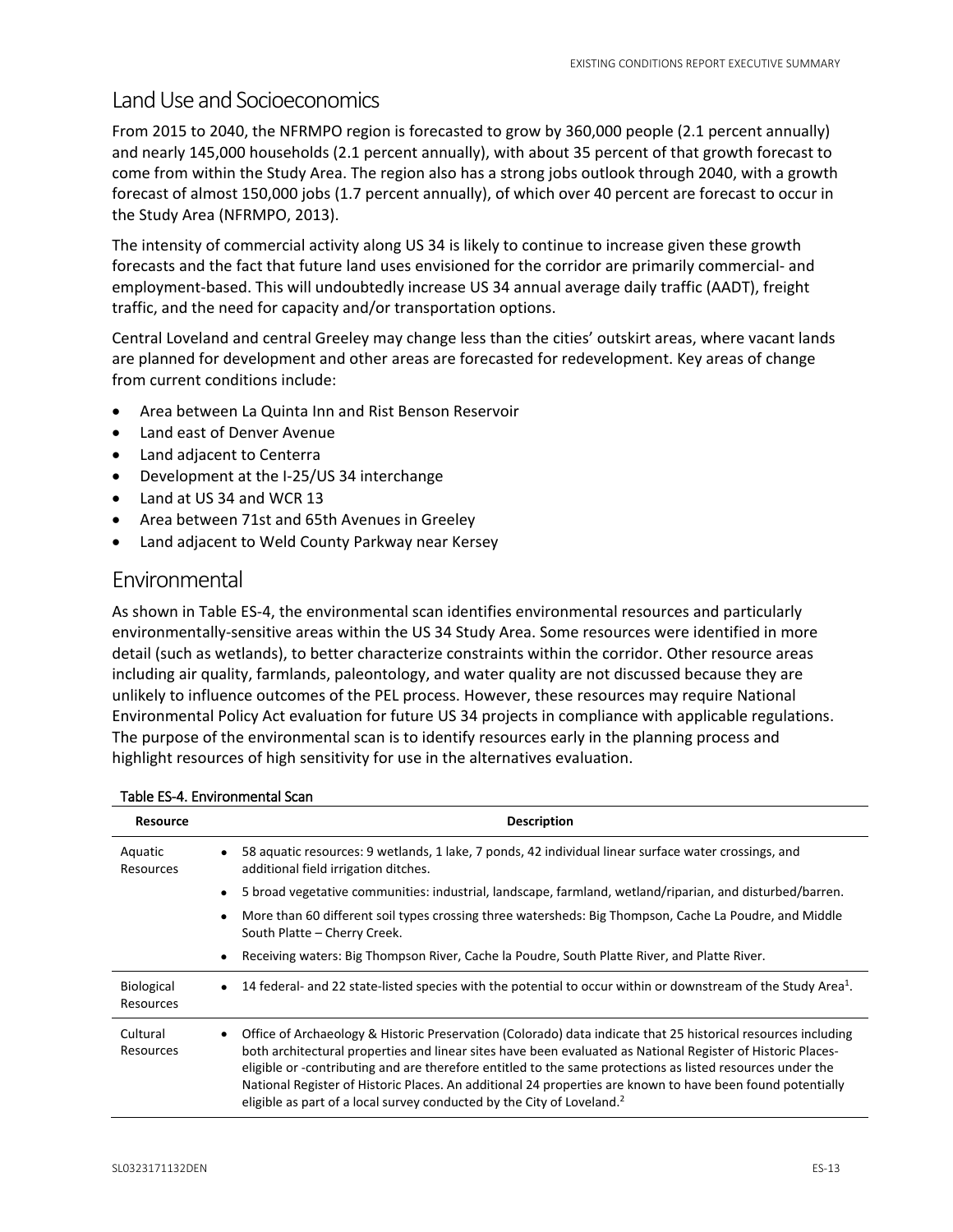#### Table ES-4. Environmental Scan

| <b>Resource</b>           | <b>Description</b>                                                                                                                                                                                                                                                                                                                                                                       |
|---------------------------|------------------------------------------------------------------------------------------------------------------------------------------------------------------------------------------------------------------------------------------------------------------------------------------------------------------------------------------------------------------------------------------|
| Floodplains               | The Study Area crosses 3 floodways: Big Thompsons River, Sheep Draw, and South Platte River.                                                                                                                                                                                                                                                                                             |
|                           | The Big Thompson floodplain fringe encroaches into 215 feet of the Study Area on the southern side of<br>$\circ$<br>US 34.                                                                                                                                                                                                                                                               |
|                           | Sheep Draw floodway and floodplain is approximately 0.4-mile-wide within the Study Area.<br>$\circ$<br>South Platte River floodway and floodplain crosses the Study Area for approximately 1.7 miles.<br>$\circ$                                                                                                                                                                         |
|                           | The Study Area also parallels Lake Loveland, which is classified as a 100-year floodplain (Zone AE) for<br>approximately 0.7 mile (FEMA, 2017).                                                                                                                                                                                                                                          |
| Hazardous<br>Materials    | There are 9 potential hazardous materials sites in the Study Area; 4 near Loveland, 2 at I-25, and 3 in<br>Greeley.                                                                                                                                                                                                                                                                      |
|                           | I-25 is a designated preferred highway route for controlled quantities of radioactive materials. Routes for<br>non-radioactive hazardous materials within the Study Area include US 34 from I-25 east, I-25, and US 85<br>(FMCSA, 2017).                                                                                                                                                 |
|                           | Within 500 feet of the US 34 centerline there are 15 water wells and 114 oil/gas wells.                                                                                                                                                                                                                                                                                                  |
| Noise $3$                 | Sensitive noise receptors identified include residential land uses (activity category B uses), town parks and<br>$\bullet$<br>playgrounds, schools, churches, trails, and pools (activity category C uses), and commercial land uses<br>(activity category E uses) (CDOT, 2015).                                                                                                         |
| Recreational<br>Resources | 9 recreational resources adjacent to the US 34 ROW include the Reservoir Trail, Josephine Jones Park, the<br>Bypass Trail, the Gateway Lakes Natural Area/Homestead Park, Dwayne Webster Veteran's Park, the South<br>Shore Parkway/Lake Loveland, the Loveland Recreational Trail, Louden Ditch Trail, and the Loveland and<br>Greeley Canal (All Trails, 2017).                        |
| Environmental<br>Justice  | Both minority and low-income populations are present within the Study Area for the US 34 PEL. These<br>$\bullet$<br>populations appear to be concentrated within central Loveland, Greeley, and Evans, although there are a<br>few outlying block groups within low-income populations.                                                                                                  |
|                           | 68 of the 139 Census Block Groups within the Study Area contain larger minority populations compared to<br>$\bullet$<br>the respective county average (17 percent in Larimer County and 33 percent in Weld County).                                                                                                                                                                      |
|                           | 67 Census Block Groups contain larger low-income populations than the respective county average<br>(15 percent in Larimer County and 14 percent in Weld County).                                                                                                                                                                                                                         |
| Visual<br>Resources       | Distinctive landscape character units are described as residential (urban, suburban, rural) uses; commercial,<br>industrial, and municipal uses; parks, recreational areas, and trails; water and natural resources; agricultural<br>open space, and undeveloped lands; Rocky Mountain backdrops                                                                                         |
|                           | Key visual features include Devil's Backbone Open Space, Lake Loveland, Mariana Butte Golf Course, Big<br>Thompson River, South Platte River, Dwayne Webster Veteran's Park, protected agricultural lands, National<br>Register of Historic Places-eligible historic properties (with concentrations in the City of Loveland), and a<br>variety of recreational trails that cross US 34. |
|                           | Sensitive viewers include residences, motorists, and recreational users.                                                                                                                                                                                                                                                                                                                 |
|                           | $1$ Federally listed species were identified using U.S. Fish and Wildlife Service Information for Planning and Consultation system,                                                                                                                                                                                                                                                      |

 $1$  Federally listed species were identified using U.S. Fish and Wildlife Service [Information for Planning and Consultation s](https://www.fws.gov/southeast/conservation-tools/information-for-planning-and-consultation/)ystem, while state-listed species using data from CPW and Colorado Natural Heritage Program databases. Habitat preferences for state-listed species were reviewed along with overall species range and documented occurrences using geographic information system data from CPW Natural Diversity Information Source (CPW, 2016).

<sup>2</sup> Data on file at the Office of Archaeology & Historic Preservation (Colorado) show that most of this corridor has either not been inventoried for cultural resources or the inventories were conducted over 10 years ago, and therefore may be out of date. There is a potential for previously undocumented archaeological properties, both prehistoric and historic in age along US 34.

 $3$  Sensitive noise receptors: No activity category A land uses that require quietness were observed within the Study Area. Interior noise readings, activity category D uses, will not be considered as part of this PEL study. Activity category E uses, including restaurants, offices, hotels, and other commercial uses, have been identified within the Study Area. This activity category requires meeting a threshold of 71 A-weighted decibels, to consider mitigation. No activity category F or large operation facilities uses were observed within the Study Area. Undeveloped lands that do not have permitted development are activity category G and will be identified in the Noise Technical Report in a subsequent National Environmental Policy Act noise analyses.